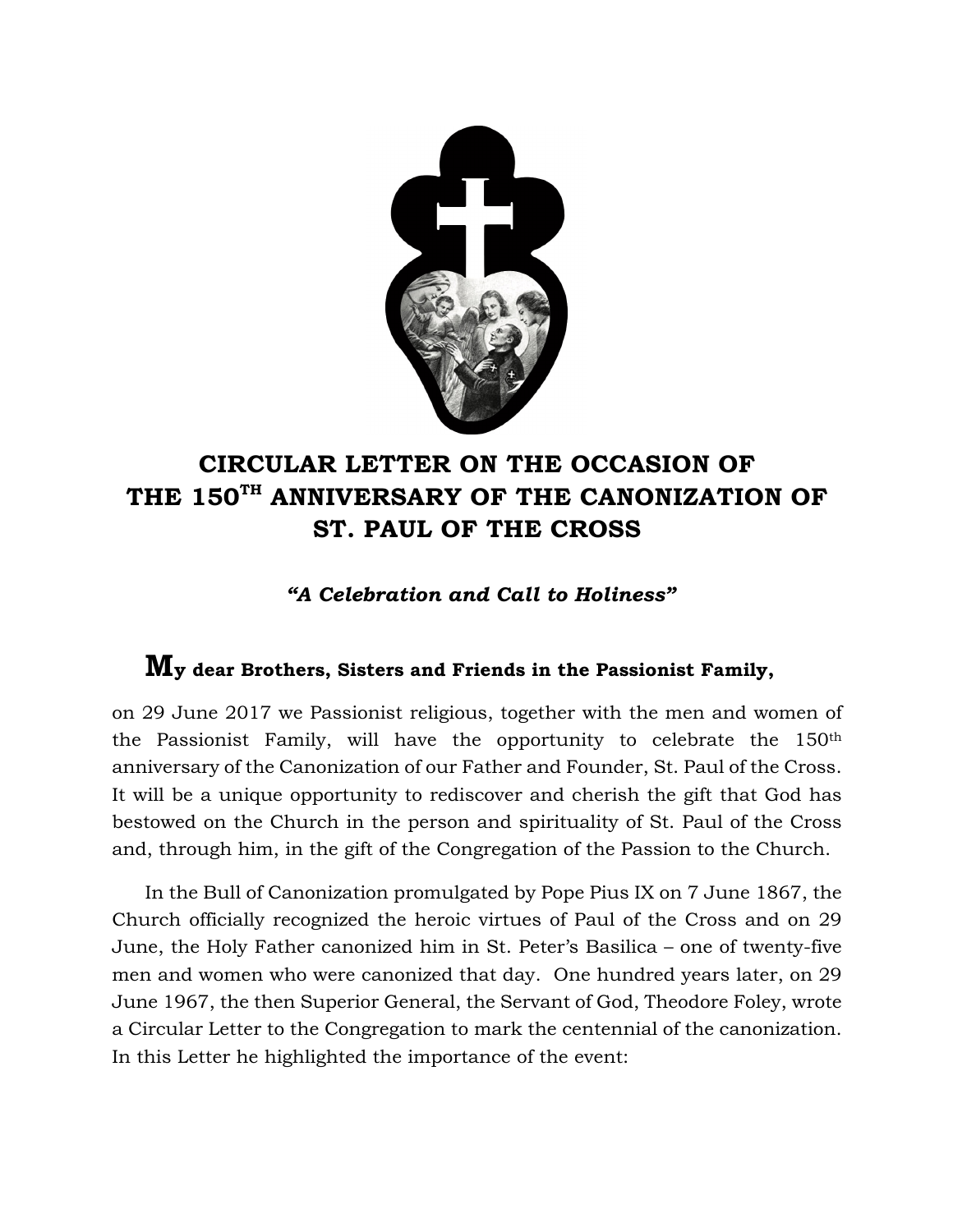*"St. Paul of the Cross sanctified himself in being our founder. All the divine help given to him from the origin of his vocation up to the last hours of his life was intended to make him a prototype for those who came after him. They too, as St. Teresa of Avila advised her religious, must each one found the congregation all over again in their hearts and so be able to continue the proper spirit and specific work initiated by the first father and founder among God's people. The personal sanctification of Paul of the Cross, therefore, commended in his canonization, was intended by God to be the model of the holiness, corporate and individual, which should always flourish in the Congregation. It is the pattern of the way in which his sons should bear witness to Jesus dying and rising in their midst. Thus, they already announce the Gospel of our Lord Jesus Christ. This is why his canonization has a special meaning and import for us, his disciples of today."*

And he continued: *"The centenary of Paul of the Cross brings the burning question: 'Is each Passionist today so bearing out the dying and rising of Jesus that thus the life of Jesus, revealed to the world in Paul of the Cross, is being seen today by the world in each of his followers?'"* This is a fundamental and ongoing question for us to reflect upon 50 years on as we find fresh ways to witness to our Passionist charism, life and mission amidst the challenges of the world today in the 21st century.

The challenges that Fr. Theodore Foley and the Congregation had to confront that centennial year were truly challenging: the renewal called for by Vatican II; the acceptance of the newly adopted Constitutions and the extraordinary General Chapter of 1968.

Today the Congregation has different challenges: Congregational restructuring for greater vitality of our life and mission; the crisis of religious vocations and life, especially in the global north; the absence and questioning of the existence of God; the wide abandonment of the institutional church; the vast movement of peoples across the globe as refugees and asylum seekers, including the scourge of human trafficking, due to wars, persecution and search for a better future.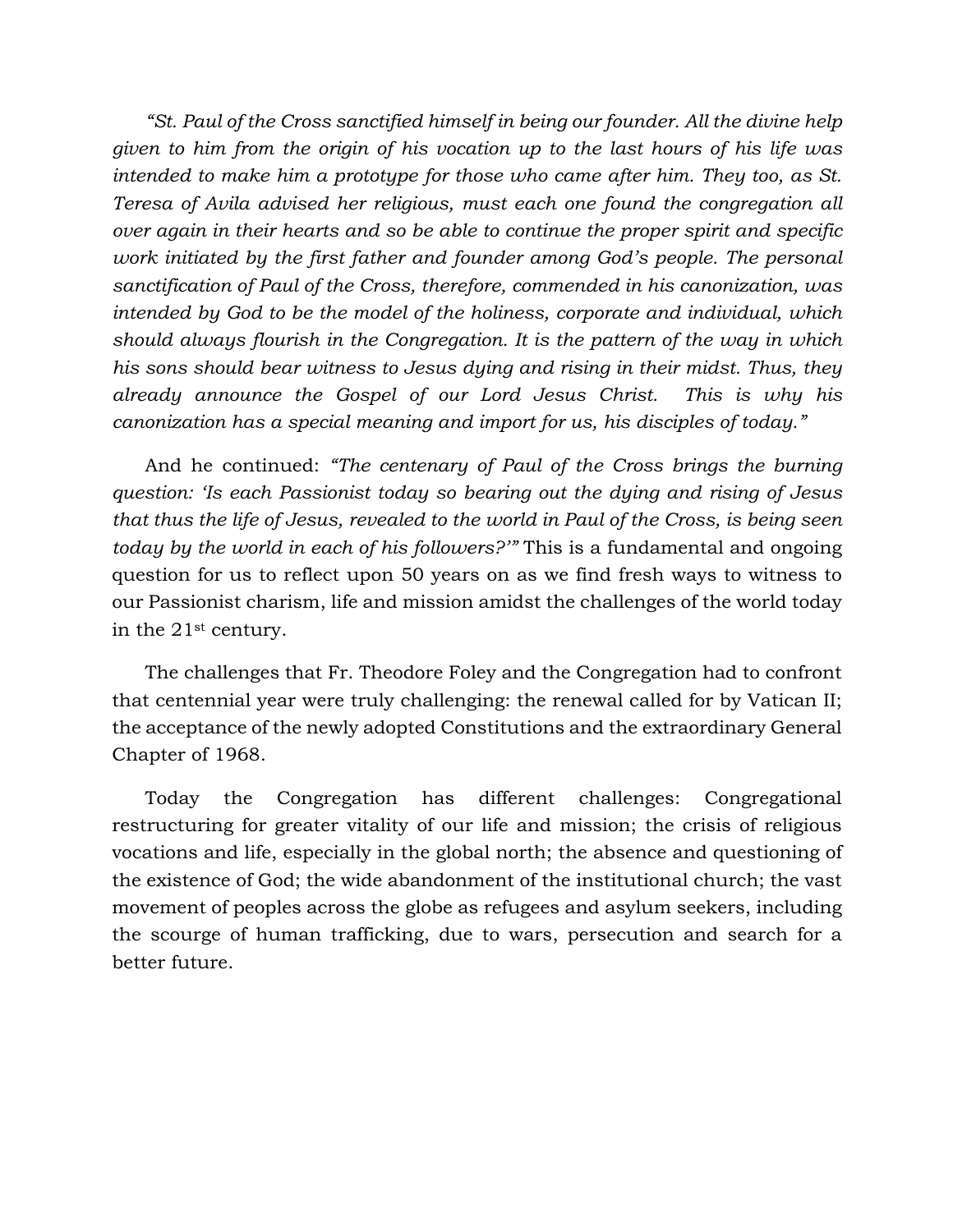However, we have also seen signs of hope for the future, particularly in the younger parts of the Congregation (3 new Vice Provinces created in Africa), the possibility of new missionary endeavors in places of suffering where Passionists can offer hope through proclaiming the Gospel of the Passion, and the growing recognition and collaboration with the laity who are gifted with and committed to the charism. Next year, 2018, we will celebrate our General Chapter which will offer us the opportunity to reflect and study on how we are authentically living our Passionist vocation in the spirit of St. Paul of the Cross today.

I urge you, my brothers and sisters, not to allow this event of the 150<sup>th</sup> Anniversary of the Canonization of St. Paul of the Cross to pass by unrecognized. Rather, I encourage every Province/Vice Province and the local communities, in collaboration with the members of the wider Passionist Family, to plan and celebrate cultural, educational and liturgical activities which will facilitate within the local church an introduction to, and/or a deeper rediscovery of the extraordinary person of St. Paul of the Cross and his spirituality of the depths of God's love emanating from the Passion of Jesus. How enriching it would be for us individually and communally to focus on the mind and heart of our Founder and delve into his vision of the Congregation and its mission in light of our present times.

I can share with you that here in Rome several projects are already in progress, such as the restoration of the much-visited Room of St. Paul of the Cross where he lived the final years of his life and where he died. Additionally, we are in process of preparing the publication of a walking tour of Rome: "In the Footsteps of St. Paul of the Cross" to enable Passionist pilgrims and others to appreciate Paul's presence and ministry in this city. Also, the local community of Sts. John and Paul is programming a 3-days lecture series later in the year, as well as various liturgical celebrations.